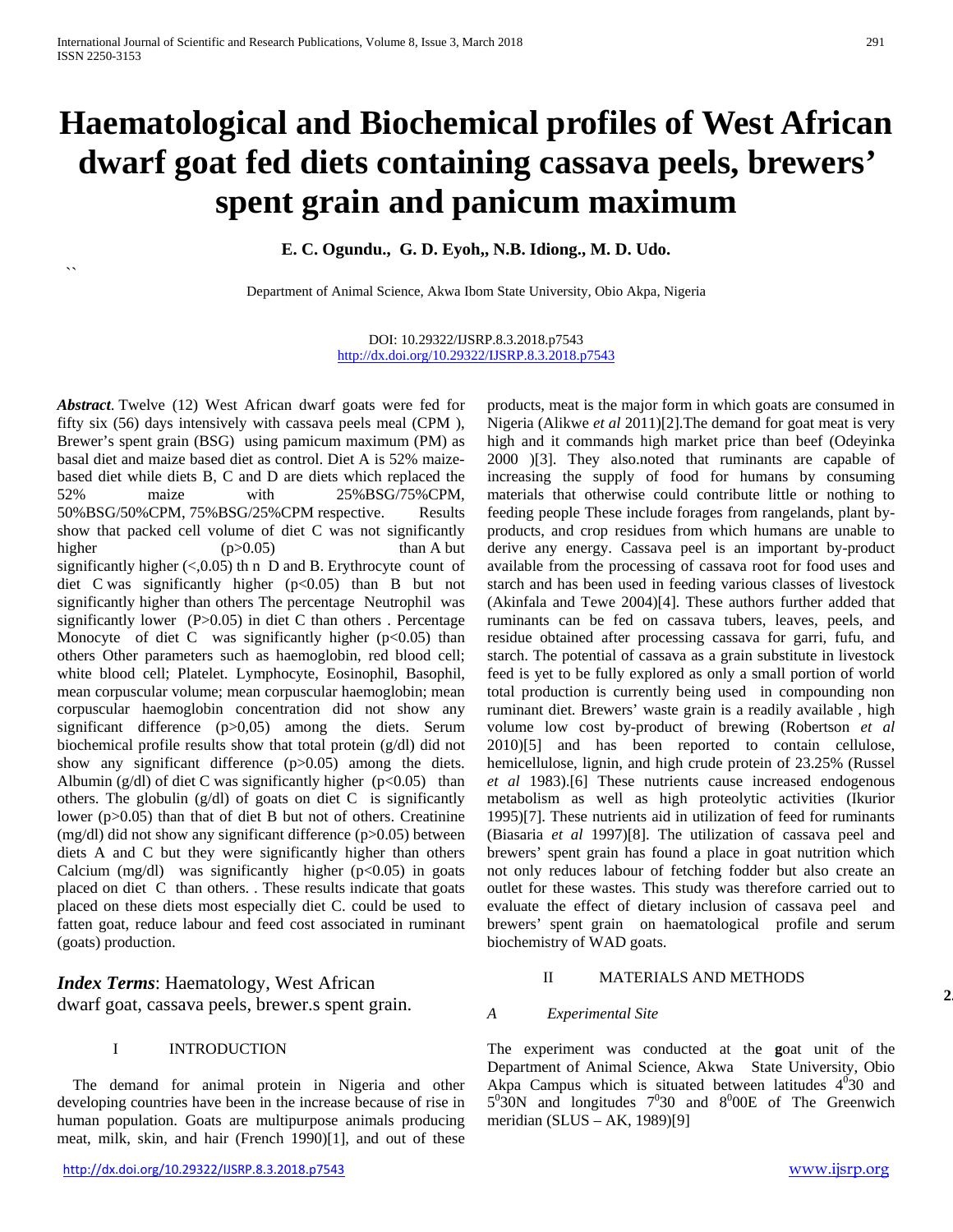## *B Management of experimental animals*

Twelve (12) females West African Dwarf goats between the ages of 6-9 months were purchased from small holder farmers in Obio Akpa and used for the experiment that lasted for 56 days. The goats were given long lasting antibiotics (oxytetracycline) and treated against ecto- and endo- parasites using ivermectin before the commencement of the experiment. A week to the arrival of the animals in the farm, the experimental pens were properly washed and fumigated. Thereafter, the cemented floor was covered with wood shavings which served as litter materials and bedding for the goats. Upon the arrival, initial weights of the animals were taken and they were randomly assigned to four treatments with three goats per treatment. Each goat was housed in separate pen equipped with water and feed troughs. Seven days adjustment period was given to allow the animals acclimatize to the new environment. During this period, the experimental diets were offered to them to clear the digestive tract of old feed residues.

#### *C Experimental Diets and Feeding*

Cassava peels were collected from processing units in the rural areas. The peels were sundried for 7 days then coarsely ground. Brewers' spent grain (BSG) was obtained from champion brewery Plc, Uyo. The wet grain was pressed using screw press to remove moisture before it was sundried for five (5) days. Diet A which served as control did not contain cassava peel meal (CPM) and BSG but 52% maize in composition. In diets B, C, and D the 52% maize was replaced with 25%CPM/75%BSG, 50%CPM/50%BSG, and 75%CPM/25%BSG respectively. The goats were given 500g of the experimental diets in the morning and chopped forage was served *ad libitum* in the noon in separate feeding trough. Fresh clean water was served daily.

## *D Chemical Analyses of Experimental Diets*

Samples of the experimental diets and forage were analyzed for their proximate composition using standard procedure (AOAC, 2000)[10]

#### *E Data Collection*

On the last day of the experiment, blood samples (10ml) were collected for haematological studies from the jugular vein of the goats using needles and syringes and put in sample bottles containing ethylene diamine tetra acetic acid (EDTA) and there after analyzed for packed cell volume (PCV), haemoglobin, erythrocyte count, mean corpuscular haemoglobin concentration, total white blood cell count (eosinophils, neutrophils, lymphocytes, and monocytes).

## *F. Statistical Analyses*

The experimental design used was a completely randomized design (CRD). Data were subjected to a one way analysis of variance. Means with significant differences were separated using Duncan Multiple Range Test (DMRT)

**TABLE 1: COMPOSITION OF EXPERITAL DIETS**

|              |        | <b>DIETS</b> |        |        |  |  |
|--------------|--------|--------------|--------|--------|--|--|
| Ingredients  | A      | в            | C      | D      |  |  |
| Maize        | 52.00  |              |        |        |  |  |
| Cassava peel |        | 1300         | 26.00  | 39.00  |  |  |
| BSG          |        | 39.00        | 26.00  | 13.00  |  |  |
| Soybean meal | 5.00   | 5.00         | 5.00   | 5.00   |  |  |
| PKC          | 34.50  | 34.50        | 34.50  | 34.50  |  |  |
| Molasses     | 5.00   | 5.00         | 5.00   | 5.00   |  |  |
| Bone meal    | 2.50   | 2.50         | 2.50   | 2.50   |  |  |
| Salt         | 1.00   | 1.00         | 1.00   | 1.00   |  |  |
| Total        | 100.00 | 100.00       | 100.00 | 100.00 |  |  |

Diet A= 52% maize; Diet B =25% CPM/75% BSG Diet C= 50% CPM/50% BSG; Diet D=75% CPM/25%BSG;  $CPM =$  Cassava peel meal;  $BSG =$  Brewer's spent grain;  $PKC =$ palm kernel cake

#### **III RESULTS AND DISCUSSION**

#### **Table 2: Proximate Composition of Experimental Diets**

 **DIETS**

| NUTRIENTS A B C D SEM PM                                                          |  |  |                                         |
|-----------------------------------------------------------------------------------|--|--|-----------------------------------------|
| DM(%) 91.30 92.45 91.88 91.54 1.91 35.46                                          |  |  |                                         |
| $CP (\%)$ 13.25 15.82 13.72 11.57 1.09                                            |  |  | 8.89                                    |
| $CF (%)$ 5.51 10.16 <sup>ab</sup> 12.51 <sup>a</sup> 7.81 <sup>c</sup> 0.76 28.91 |  |  |                                         |
| E E (%) 4.33 4.75 4.14 3.53 0.38 2.94                                             |  |  |                                         |
| Ash (%) 7.05 7.65 9.34 6.34 0.75 2.70                                             |  |  |                                         |
| NFE(%) 69.86 61.62 <sup>b</sup> 60.29 <sup>b</sup> 70.75 <sup>a</sup> 1.59 46.50  |  |  |                                         |
| Energy                                                                            |  |  | 2630 2101 2327. 2554 2.04 859 (kcal/kg) |

a, b, c means on the same row with different superscripts are significantly different (P<0.05)

**Table 3: Blood profile of goats fed diets containing Cassava Peel Meal, Brewers' Spent Grains, and basal** *Panicum maximum* **diets**

| <b>DIETS</b>                                                                        |  |  |  |  |  |                   |  |  |
|-------------------------------------------------------------------------------------|--|--|--|--|--|-------------------|--|--|
| Parameters A B C D                                                                  |  |  |  |  |  | <b>SEM Normal</b> |  |  |
|                                                                                     |  |  |  |  |  | range             |  |  |
| PCV (%) 29.75 <sup>ab</sup> 25.00 30.25 <sup>a</sup> 26.75 <sup>ab</sup> 1.38 22-38 |  |  |  |  |  |                   |  |  |
| Hb (d/gl) $9.08$ $8.08$ $9.50$ $8.53$ $0.43$ $8-12$                                 |  |  |  |  |  |                   |  |  |
| $RBC \times$                                                                        |  |  |  |  |  |                   |  |  |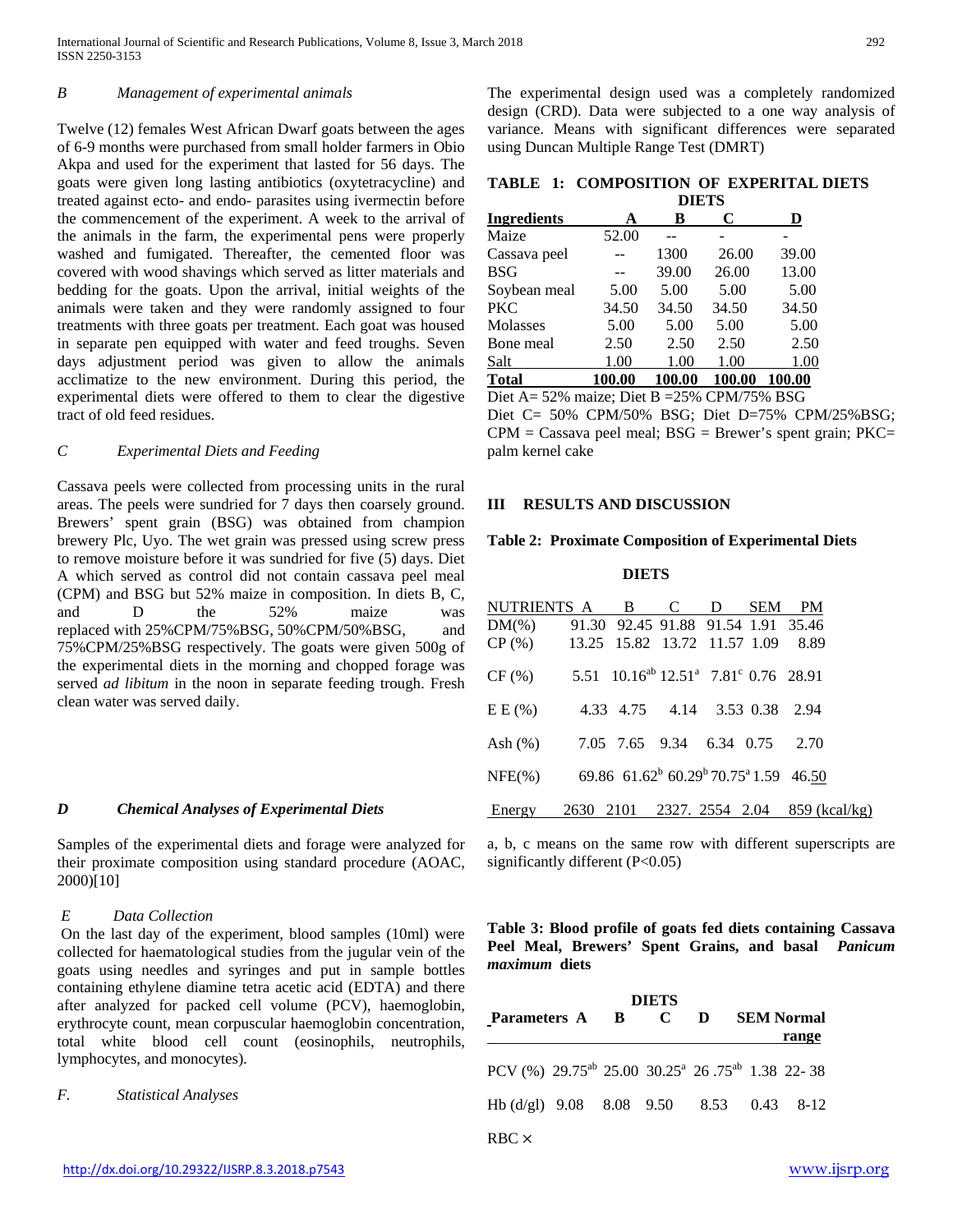$10<sup>6</sup>$ ul ul 18.30<sup>a</sup> 15.63 19.78<sup>a</sup> 18.15<sup>a</sup> 0.64 8- 18 WBC ×  $10<sup>3</sup>$ ul ul 13.30 10.65 11.20 11.65 1.75 4- 13 Platelet ×  $10<sup>3</sup>$ ul ul 0.85 0.72 0.54 0.79 0.41 0.3- 0.6 Neutrophil  $(\%)$  19.50<sup>a</sup> 19.25<sup>a</sup> 12.00<sup>b</sup> 19.25<sup>a</sup> 1.34 12- 72 Lymphocyte (%) 77.75 77.25 81.70 78.25 1.73 20- 90 Eosinophil (%) 1.00 1.00 1.50 0.75 0.57 1- 80 Monocyte (%) 1.75b  $2.50^{ab}$  4.50<sup>a</sup> 1.25<sup>b</sup> 0.70 0- 40 Basophil (%) 0.00 0.00 0.25 0.50 0.19 1- 2.5 MCV (fl)16.28 16.35 15.40 14.75 0.85 16- 25 MCH(pg) 4.98 5.18 4.85 4.73 0.29 5- 80 **MCHC** (g/dl) 30.45 31.63 31.43 31.95 0.66 30-36

a, b means on the same row with different superscripts are significantly (p<0.05) different. \*Normal range values (Radostits *et al*., 2000)[11].

PVC=packed cell volume; Hb=haemoglobin; RBC=red blood cell;

WBC=white blood cell; MCV=mean corpuscular volume;

MCH=mean corpuscular haemoglobin; MCHC=mean corpuscular

haemoglobin concentration

The effects of dietary inclusion of cassava peels and brewers' spent grain on haematological profile of West African Dwarf goat are shown in Table 3. There were significant differences among the treatments for packed cell volume, erythrocytes count, neutrophils, and monocytes. Packed cell volume values for diet A(29.75%) and diet D(26.75%) were similar (P $>0.05$ ) and differed (P<0.05) from other treatments. The range (25.50- 29.75%) were within the reference value reported by Radostits *et al* (2000)[11] Haemoglobin values were between 8.08- 9.50g/dl and fell within the reference value indicating that cassava peel and brewers spent grain did not interfere with oxygen transportation. The red blood cell (RBC) value for diets A(18.30x10<sup>6</sup>ul), diet C(19.78x10<sup>6</sup>ul) and diet D(18.15x10<sup>6</sup>ul)

were similar ((P>0.05) but differed from diet  $B(15.63 \times 10^6 \text{u})$ . However, red blood cell value of goat on diets B, C and D fell within the reference value of  $8 - 18x10<sup>6</sup>$ ul reported by Radostits *et al* (2000)[11] for clinically healthy goats. This indicated that goats were not anaemic or diseased. The white blood cell values  $(10.65-13.30 \times 10^{3} \text{u})$  were not significantly different (P $>0.05$ ) among the treatments. White blood cell value of goats on diets B, C, and D were within the normal range for healthy WAD goats reported by Radostits *et al* (2000). This indicated that goats placed on diets containing cassava peel and brewers' spent grains were not struggling with any anti-nutritional factor in the diets. The little deviation from the normal range shown in diet  $A(18.30x10<sup>6</sup>ul)$  could be attributed to error during laboratory analysis of blood. This experiment has shown that a combination of these waste products (cassava peel and brewers spent grain) with a forage (panicum maximun) could be used to fatten goats without any adverse effect, reduce labour and feed cost associated with ruminant (goats) production.

## **REFERENCES**

[1]. French, M. H. Observations on the goat. FAO Agricultural Studies 80. FAO(Food and Agriculture Organization of the United Nations*,* Rome, Italy, 1990, 204 pp.

[2]. Alikwe, P. C**.,** Faremi, A. Y.,Fajemisin A., N., Akinsoyinu,A. O. Performances and nitrogen utilization of West African Dwarf goats fed soybean and dried poultry waste-based concentrates as duppliments to cynodon nlemfuensis basal diet, Journal of Applied Science in Enviromental sanitation, 2011, 6: (2): 189-191

[3]. Odeyinka. S,M. Feeding behavior and diet sele tion by Wet African Dwarf goats. Arch. Tierz, Dummerstorf, 2000, 43 (1):: 57-61.

[4]. Akinfala, J. O and Tewe, O.O, Supplement effect of feed additives on the utilization of whole cassava plant meal by growing pigs in the tropics *LRRD,* 2004, 16(10):1-6

[5]. Robertson, J.A., Anson, K., Treimo, J., Faulds, C. B., Brocklehurst, T., Eijsink, H., Waldron, K. Profiling brewers' spent grain for composition and microbial ecology at the site of production. LWT Food Sci. Technol., 2010, 43: 890- 896.

[6]. `Russel, R.B. ,Sniffen, C. J.,Van Soest, P.J. Effect of carbohydrate limitation on degradation and limitation of casein by mixed rumen bacteria. J. Dairy Sci. 1983, 66: 763.

[7]. Ikurior,S.A. Preservation of brewer's years slurry by a simple on-farm adaptable technology and its effect on performance of weaner pigs. Anim. Feed Sci. Technol., 1995, 53:353-358.